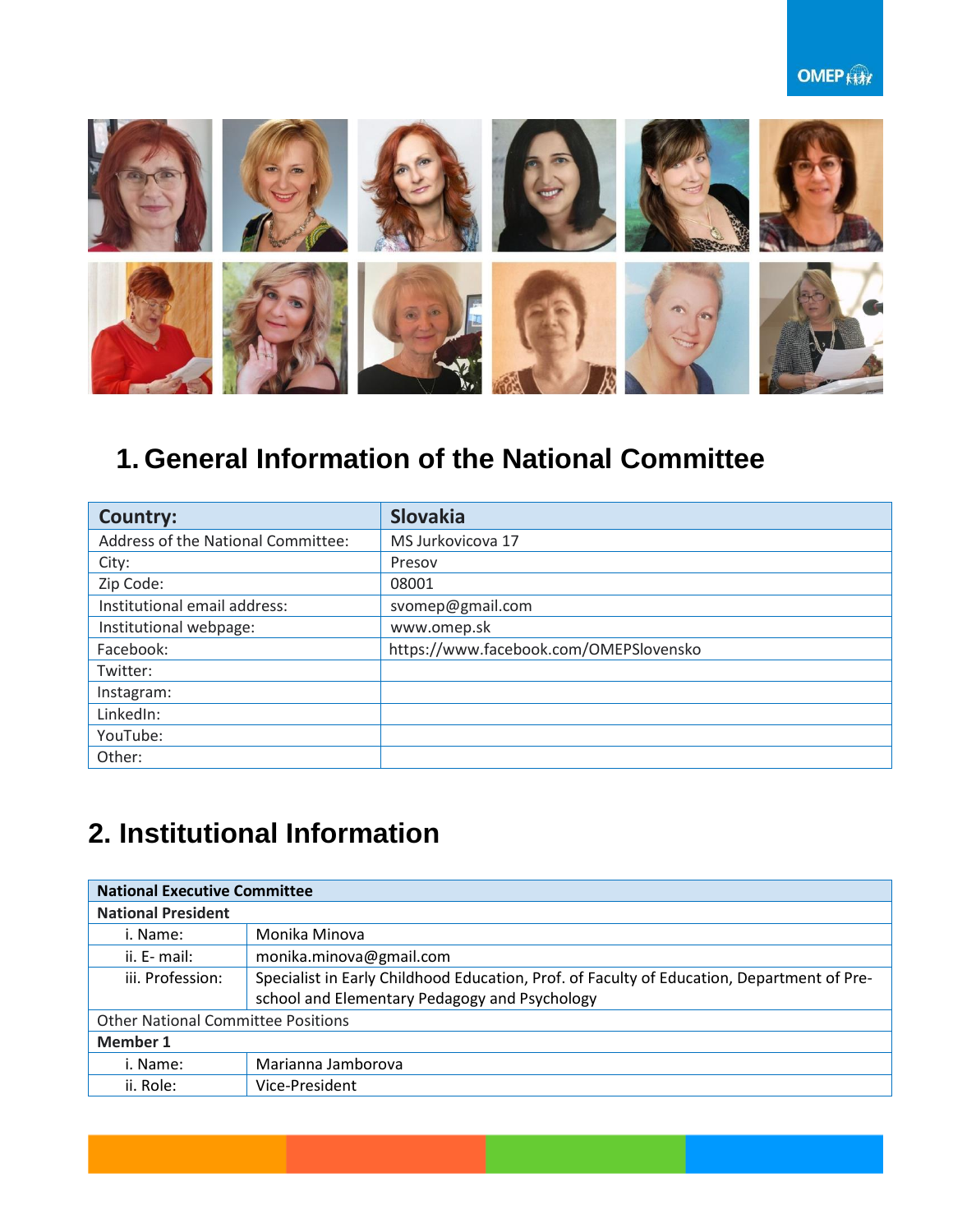#### **OMEP ANY**

| iii. E- mail:   | jamborova.marianna@atk.sk     |  |
|-----------------|-------------------------------|--|
| iv. Profession: | Director of kindergarten      |  |
| <b>Member 2</b> |                               |  |
| i. Name:        | Ingrid Valovicova             |  |
| ii. Role:       | Secretary                     |  |
| iii. E- mail:   | ingrid.valovicova@gmail.com   |  |
| iv. Profession: | Director of kindergarten      |  |
| <b>Member 3</b> |                               |  |
| i. Name:        | Gabriela Mincakova            |  |
| ii. Role:       | Manager                       |  |
| iii. E- mail:   | gabi.mincak@gmail.com         |  |
| iv. Profession: | Teacher of kindergarten       |  |
| <b>Member 4</b> |                               |  |
| i. Name:        | Katarína Koledova             |  |
| ii. Role:       | member of the bureau          |  |
| iii. E- mail:   | materskaskola@timravina.sk    |  |
| iv. Profession: | director of kindergarten      |  |
| <b>Member 5</b> |                               |  |
| i. Name:        | Dagmar Lapšanska              |  |
| ii. Role:       | member of the bureau          |  |
| iii. E- mail:   |                               |  |
| iv. Profession: | teacher of kindergarten       |  |
| <b>Member 6</b> |                               |  |
| i. Name:        | Ľuboslava Dobrotova           |  |
| ii. Role:       | member of the audit committee |  |
| iii. E- mail:   | ldobrotova137@gmail.com       |  |
| iv. Profession: | director of kindergarten      |  |
| <b>Member 7</b> |                               |  |
| i. Name:        | Dagmar Krupova                |  |
| ii. Role:       | member of the audit committee |  |
| iii. E- mail:   | dagmar.krupova@gmail.com      |  |
| iv. Profession: | director of kindergarten      |  |
| <b>Member 8</b> |                               |  |
| i. Name:        | Ivana Jancova                 |  |
| ii. Role:       | member of the bureau          |  |
| iii. E- mail:   | IJancova@azet.sk              |  |
| iv. Profession: | teacher of kindergarten       |  |
| <b>Member 9</b> |                               |  |
| i. Name:        | Jarmila Sobotova              |  |
| ii. Role:       | member of the bureau          |  |
| iii. E- mail:   | jarmila.sobotova@gmail.com    |  |
| iv. Profession: | teacher of kindergarten       |  |
| Member 10       |                               |  |
| i. Name:        | Alica Harisova                |  |
| ii. Role:       | member of the bureau          |  |
| iii. E- mail:   | harisova.alica@gmail.com      |  |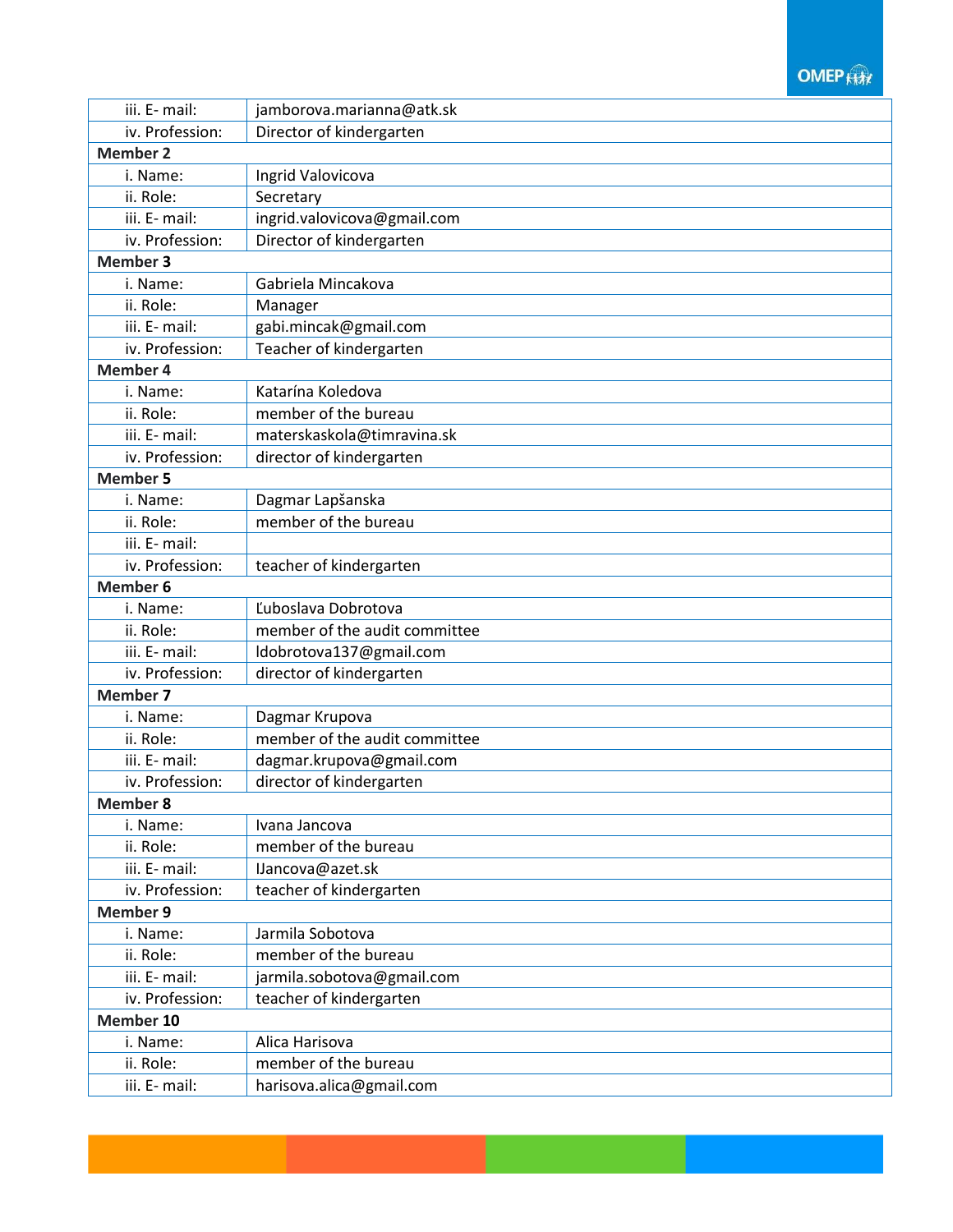**OMEP** 

| iv. Profession: | teacher of kindergarten       |
|-----------------|-------------------------------|
| Member 11       |                               |
| i. Name:        | Andrea Lorincova              |
| ii. Role:       | member of the audit committee |
| iii. E- mail:   | lorincova.zsvkyr@gmail.com    |
| iv. Profession: | director of kindergarten      |

### **3. Information on the members of the National Committee**

| 1. OMEP members by membership type                               | Quantity                                |
|------------------------------------------------------------------|-----------------------------------------|
| a) Individuals members                                           |                                         |
| i. Active members:                                               | 450                                     |
| ii. Honorary members                                             | 1                                       |
| b) Institutional Members                                         |                                         |
| i. Centers, Schools and Public Kindergartens:                    | 0                                       |
| ii. Centers, Schools and Private Kindergartens:                  | $\mathbf 0$                             |
| iii. Universities:                                               | 0                                       |
| iv. Civil society organizations:                                 | $\mathbf{0}$                            |
| v. Unions:                                                       | 0                                       |
| vi. Others:                                                      | $\mathbf 0$                             |
| 2. Member Profile                                                | No data / Few / Some / Many / Alls      |
| a) ECCE teachers:                                                | Many                                    |
| b) Non-professional educational agents:                          | No data                                 |
| c) ECCE facility managers/administrators:                        | Many                                    |
| d) Managers/administrators of primary education establishments:  | No data                                 |
| e) Undergraduate and graduate students:                          | Some                                    |
| f) Postgraduate students:                                        | No data                                 |
| g) Higher education teachers in ECCE (teacher training colleges, | Some                                    |
| tertiary institutes, university)                                 |                                         |
| h) Academic researchers                                          | Few                                     |
| i) Other professions                                             | Some                                    |
| 3. Chapters or subcommittees                                     | Quantity: name                          |
| Regional:                                                        | 7 (Banská Bystrica, Bratislava, Brezno, |
|                                                                  | Hlohovec, Nové Zámky, Košice, Prešov)   |
| Provincial or State:                                             | no                                      |
| In university:                                                   | no                                      |
| Other:                                                           | no                                      |

### **4. Networking**

**Organizations with which the National Committee has alliances:** The Ministry of Education, Science, Research and Sport of the Slovak Republic The Methodology and Pedagogy Centre